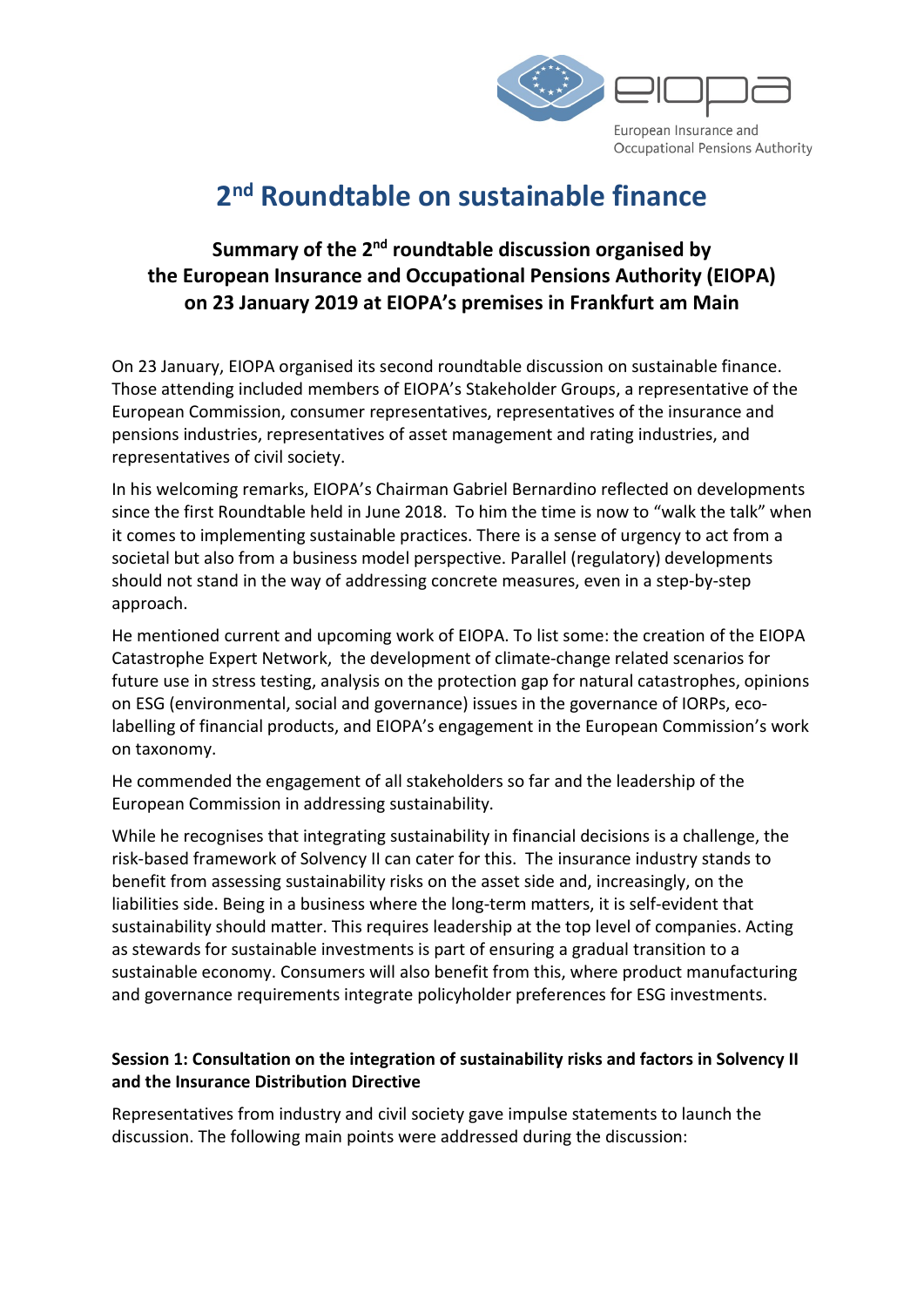- It is important to ensure that the sustainability risk assessment runs consistently and transversally throughout the company. Sustainability adds a third dimension to the insurance business, in addition to return and risk.
- There is a dissonance between the large number of insurers who say they are able to identify financially material climate-related risks for their underwriting and investment portfolios and an equally large number of them who lack a clear investment management policy around climate. Account should be taken of the position of small insurers for whom ascertaining sustainability information about particular assets may be costly.
- A lack of formal escalation processes limits the current impact of shareholder engagement.
- Intermediaries and consumers would benefit from a clear advisory process and more transparency when it comes to explaining why a product would be ESG-compatible. Investing in ESG products is not a black-or-white exercise for consumers: preferences can be taken into account in different ways, depending on the risk appetite, the investment horizon and the portfolio composition of the client. From a distribution perspective, the risk of future liability is a factor.
- Where sustainability risks are taken into account for the sake of protecting the value of the financial product in the long term, this is to the benefit of policyholders. It is important to explain to customers in a balanced way the risks and objectives of investing in environmental, social and governance objectives.
- There were different views expressed on the value added of including sustainability risks and factors in Solvency II and IDD; likewise there were divergent views on how much detail should be provided in any legislation.

## Session 2: Looking ahead: Pillar 1 aspects to integrating sustainability in (re)insurers' investments.

Following impulse statements from representatives from industry and supervisory authorities, participants engaged in a discussion on measures for integrating sustainability aspects in quantitative prudential requirements for (re)insurers under Solvency II, following a Call for Opinion from the European Commission. The following main points were raised during the discussion:

- Current industry initiatives aim at integrating ESG criteria in the underwriting process. Industry expects to gain further insight on how these criteria are relevant in assessing the profitability of certain lines of business and, if they would have predictive value.
- Disengagement in investment or underwriting from certain economic activities does not happen in isolation but largely follows global market movements.
- Undertakings need to engage with their clients on their respective ESG strategy and performance to ascertain how meet ESG-related underwriting criteria can be met.
- Today's parameters are calibrated to current climate conditions, actuarial approaches are likely backward looking and most models static. The challenge lies in recalibrating them to new climate projections or make them more dynamic, e.g. to reflect transition risk. ESG ratings may be helpful in this respect.